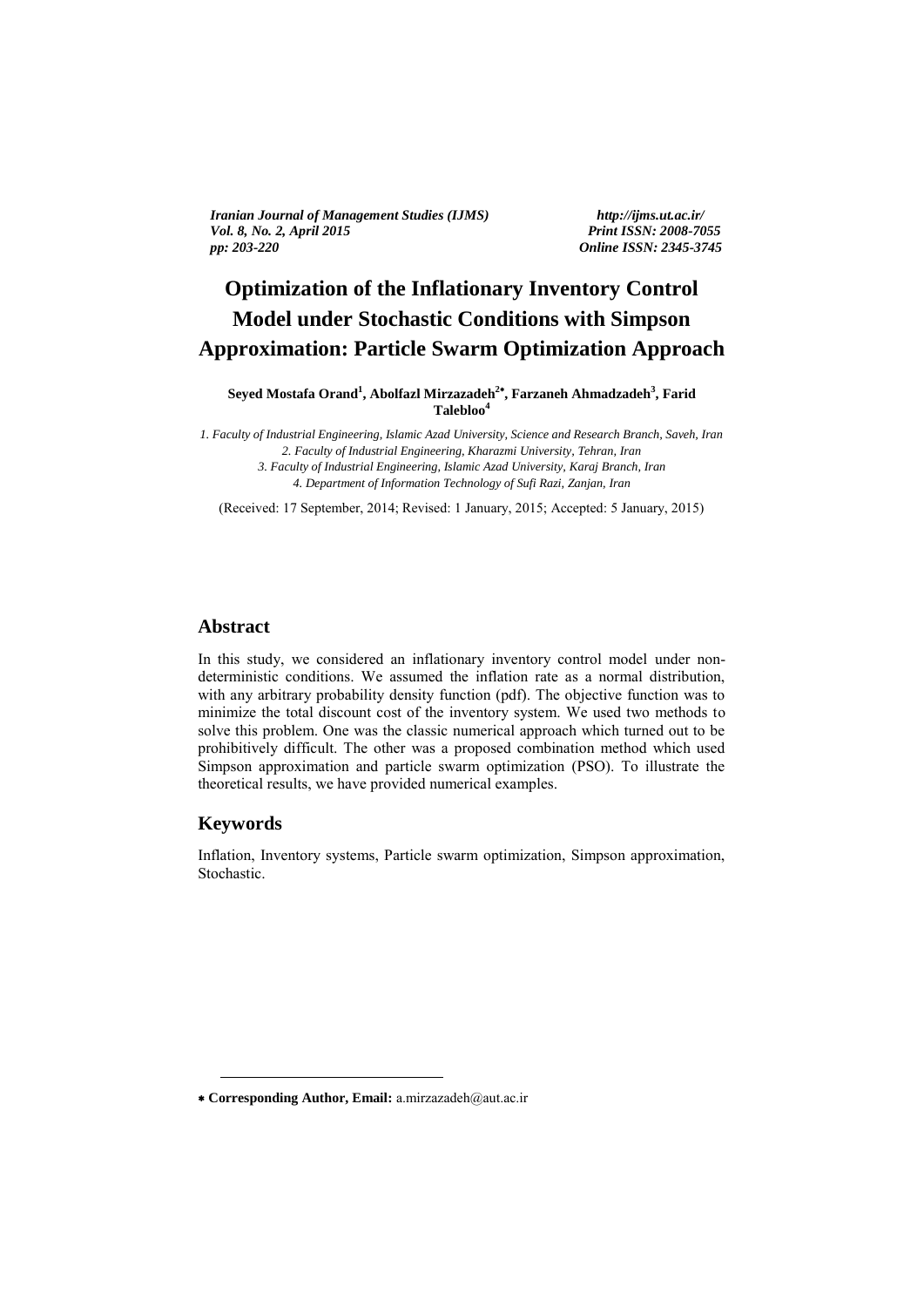#### **Introduction**

In recent years, a large number of studies have focused on inventory management systems. For the majority of these studies, one of two procedures have been used. The first procedure determines the optimal values of the decision system variables by minimizing the average annual cost. The second (and, in theory, more correct) procedure determines the optimal ordering policy by minimizing the discounted value of all future costs (Mirzazadeh, 2007, pp. 658-666). Thus, each model has a different scope, parameter and method for solving. The problem is finding the time performance of the proposed method for solving the complex inventory models in order to determine the optimal decision parameter. In this study, we used an inflationary inventory model under stochastic condition with two unknown parameters. These parameters were (k) proportion of time in any given inventory cycle and (T) replenishment time inventory.

Figure 1 shows the scope and parameters of the inventory models with the most deteriorating items (Li & Mawhinney, 2010). In this study, we considered these models with the inflation rate. It is important to note that the rate can be deterministic or stochastic. After describing the resulting models, we considered the methods to solve them. We proposed a combination method using Simpson's rules– particle swarm optimization.



**Fig. 1. Deteriorating item inventory review** 

Since 1975, studies have considered the effects of inflation on the inventory system. For the deterministic situation, Buzacott (1975) dealt with an economic order quantity model, with the inflation rate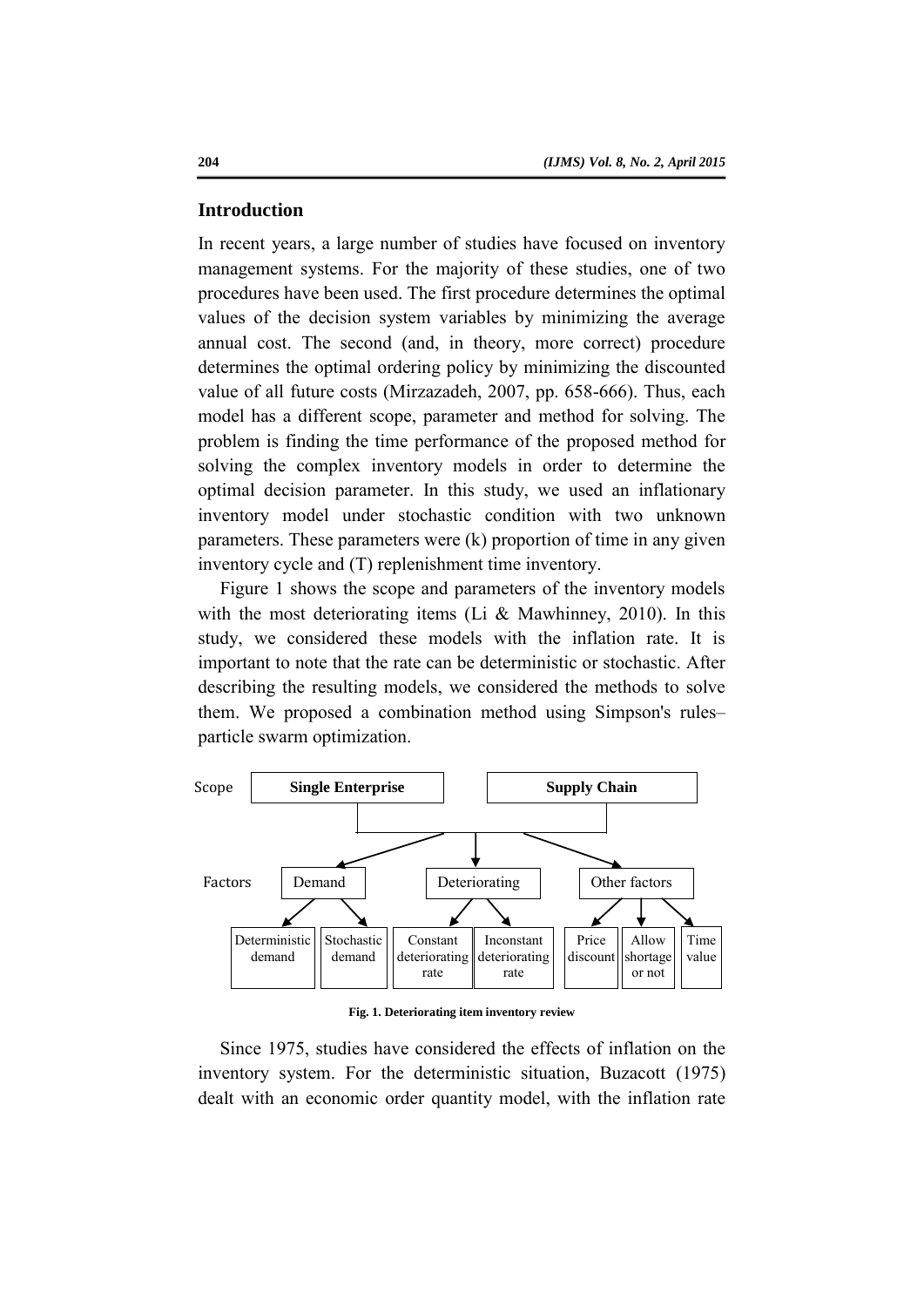subject to different types of pricing policies. Misra (1979) developed a discounted cost model and included the internal (company) and external (general economy) inflation rates for various costs associated with an inventory system. Sarker and Pan (1994) surveyed the effects of inflation and time value of money on the order quantity with finite replenishment rate. Other studies considered variable demands, such as Vrat and Padmanabhan (1990), Datta and Pal (1991), Hariga and Ben-Daya (1996) and Chung (2003).

In most real-life situations, inflation is uncertain and unstable. Horowitz (2000) discussed an EOQ model with a normal distribution for the inflation rate. Furthermore, Mirzazadeh and Sarfaraz (1997) presented a multiple item inventory system with a budget constraint and a uniform distribution function for the external inflation rate. Additionally, Mirzazadeh presented the impact of uncertain inflationary conditions on inventory models using the average annual cost and the discounted cost (Mirzazadeh, 2007, pp. 658-666). In more recent research, Yang and Chang (2013) investigated a two-warehouse partial backlogging inventory model for deteriorating items with permissible delay in payment under inflation. Moreover, Lubik and Teo (2012) checked inventories, inflation dynamics and the New Keynesian Phillips curve. At the same time, Yang (2012) presented two-warehouse partial backlogging inventory models with threeparameter Weibull distribution deterioration under inflation. Meanwhile, Neetu and Tomer (2012) presented a deteriorating inventory model under variable inflation where the supplier credits were linked to order quantity.

Previous studies of inventory systems have used the classical numerical method. In this paper, to minimize the discount cost method in the inflationary inventory model, we proposed a combined method. This involved Simpson's rules and the particle swarm optimization.

Particle swarm optimization (PSO) is a population-based stochastic optimization technique. It is based on the social behaviours observed in animals or insects, e.g., bird flocking, fish schooling and animal herding (Blum & Merkle, 2011). It was originally proposed by James Kennedy and Russell Eberhart (1995). In PSO, individual particles of a swarm represent potential solutions which move through the problem search space, seeking an optimal or satisfactory solution. The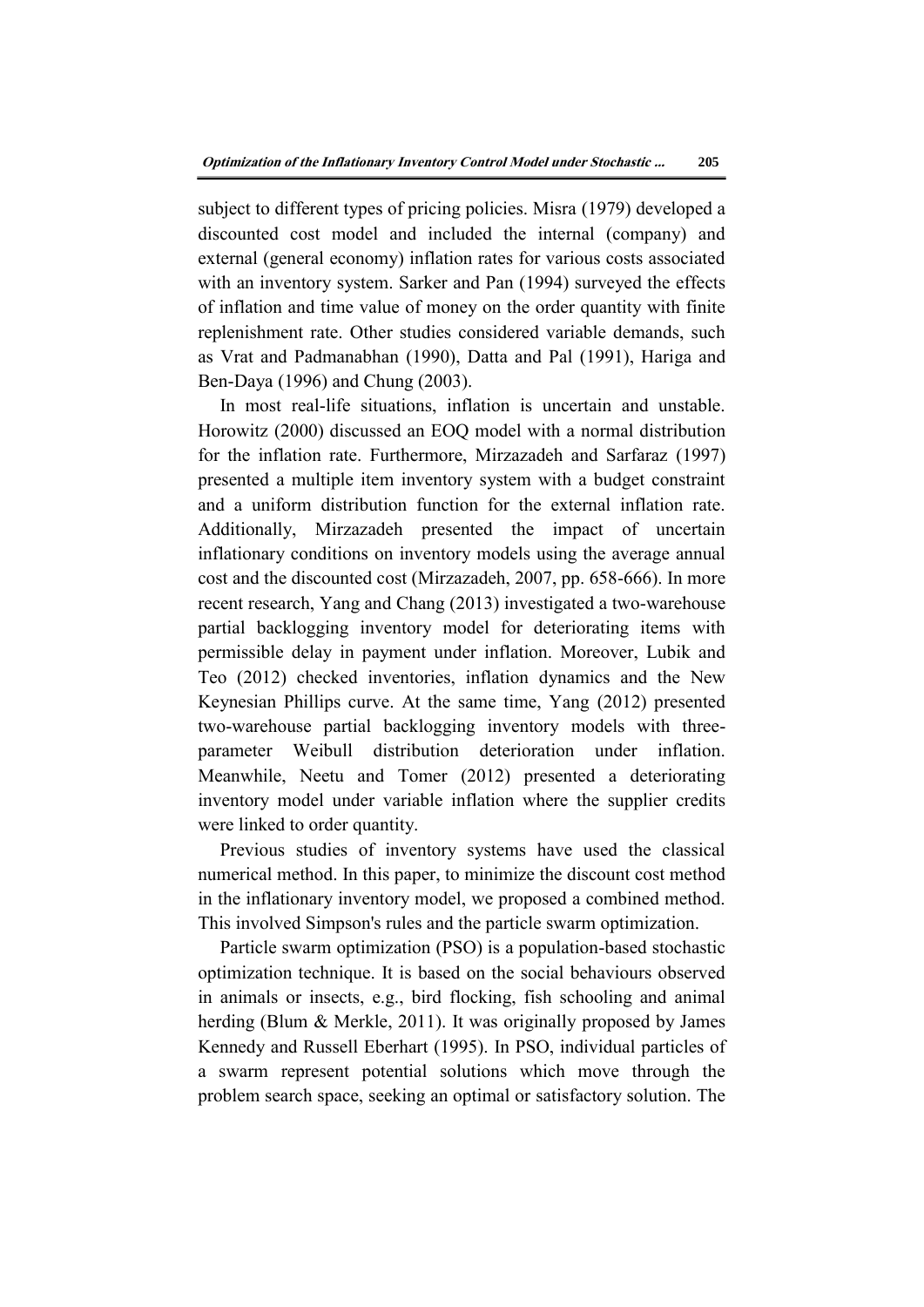particles broadcast their current positions to neighbouring particles. The position of each particle is adjusted according to its velocity (i.e., rate of change) and the difference between the best position found by its neighbours and the best position it has found so far. As the model is iterated, the swarm increasingly focuses on an area of the search space which contains high-quality solutions.

The following series of papers considered PSO for optimizing decision variables in the inventory control and supply chain management. Most of them used simple or hybrid methods with changed or combined parameters of PSO with other algorithms to find the answer: Sedighizadeh and Masehian (2009); Orand, Mirzazadeh, and Ahmadzadeh (2012); Parsopoulos, Skouri and Vrahatis (2008); Fatih Taşgetiren and Liang (2003); Tsai and Yeh (2008); Hsu, Tsou and Yu (2009); Chen and Su (2009); Domoto, Okuhara, Ueno and Ishii (2007); Varga, Király and Abonyi (2013); Goh Sue-Anna, S.G. Ponnambalama and N. Jawahar (2012), etc. Following these studies, the objective of this paper was to assess the performance of a method which solved the complex model with multi parameters. Hence, we combined PSO and Simpson's methods to optimize the discount cost value under the following assumptions.

### **The Assumption and Notations of the Model**

Our development of the mathematical model of the discount cost was based on the following assumptions:

- The inflation rate is a random variable with normal distribution.
- The demand rate is known and constant.
- Shortages are allowed and fully backlogged.
- The replenishment is instantaneous and the replenishment cycle is the same for each period.
- Lead time is negligible and the initial inventory level is zero.
- The time horizon is infinite.
- A constant fraction of the on-hand inventory deteriorates per unit time, as soon as the item is received into inventory (Mirzazadeh, 2007, pp. 658-666).

The following notations were used in the mathematical model:

• Inflation rate per unit time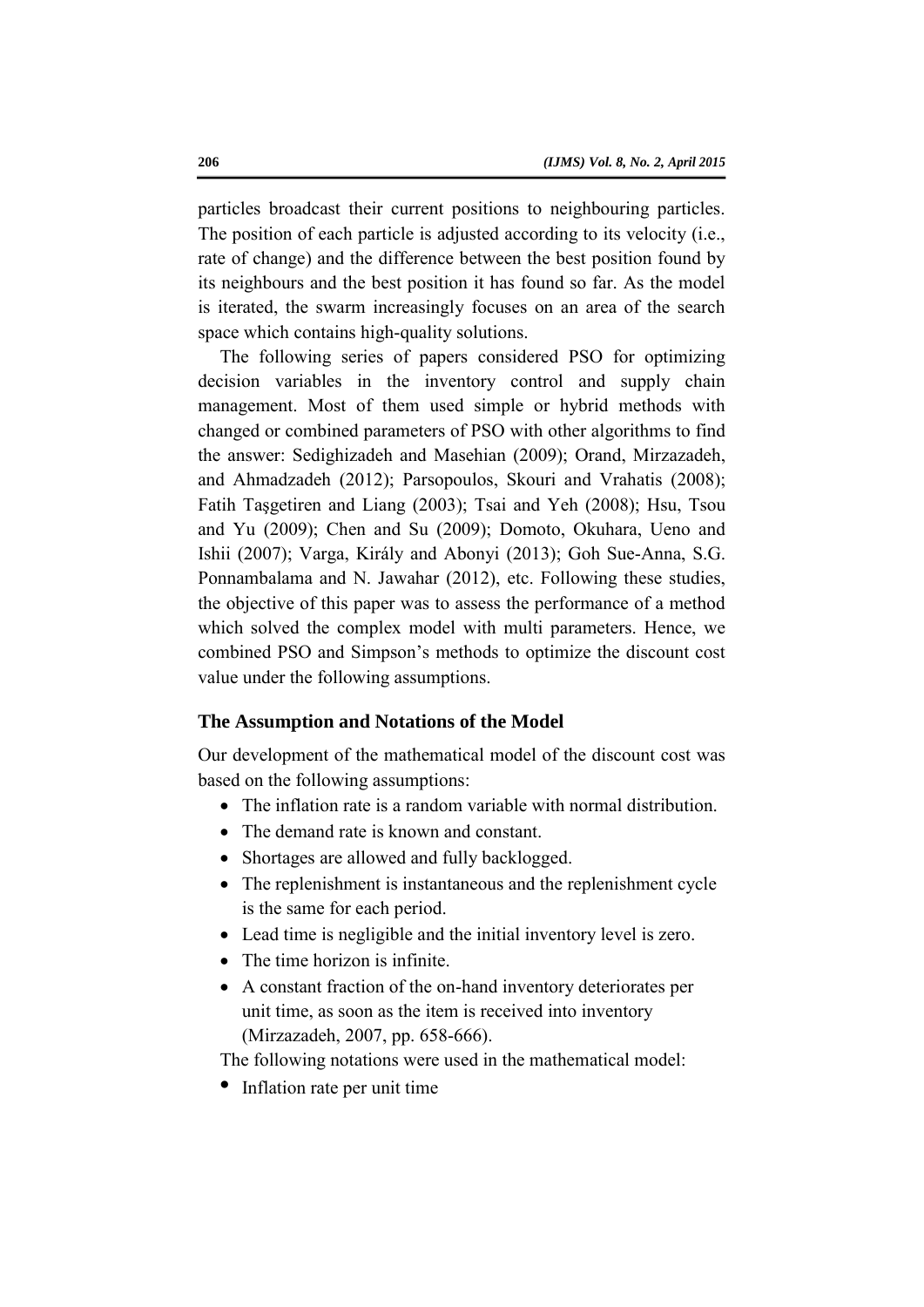- Probability density function (pdf) of
- Mean value of
- Standard deviation of
- Interest rate per unit time
- Demand rate per unit time
- Constant deterioration rate, where  $0 < \theta < 1$
- Inventory holding cost (for ) and shortage cost (for ) per unit per unit time at time zero
- Per unit purchase cost of the item at time zero
- Ordering cost per order at time zero
- Replenishment time interval
- Proportion of time in any given inventory cycle, which orders can be filled from the existing stock
- *EDC* Expected present value of costs
- Number of Particle
- Iteration
- Position particle in the iteration
- Velocity particle in the iteration
- Fitness particle in the iteration
- Best personal position of particle in the iteration
- Best group position of particles in the iteration
- Cognitive (individual) learning rate
- Social (group) learning rate
- Uniformly distributed random numbers in the range 0 and 1
- Coefficient of improvement PSO

## **The Discounted Cost Model**

According to the inventory system costs, we considered EDCR, EDCP, EDCH and EDCS as the expected present value of the ordering, purchasing, carrying and shortage, respectively (for further elaboration, see reference Mirzazadeh, 2007, pp. 658-666). The expected present value of the replenishment cost of the  $(i+1)$  the cycle, was:

$$
EDCR_j = E[A. e^{-j(r-i)T}]
$$
\n(1)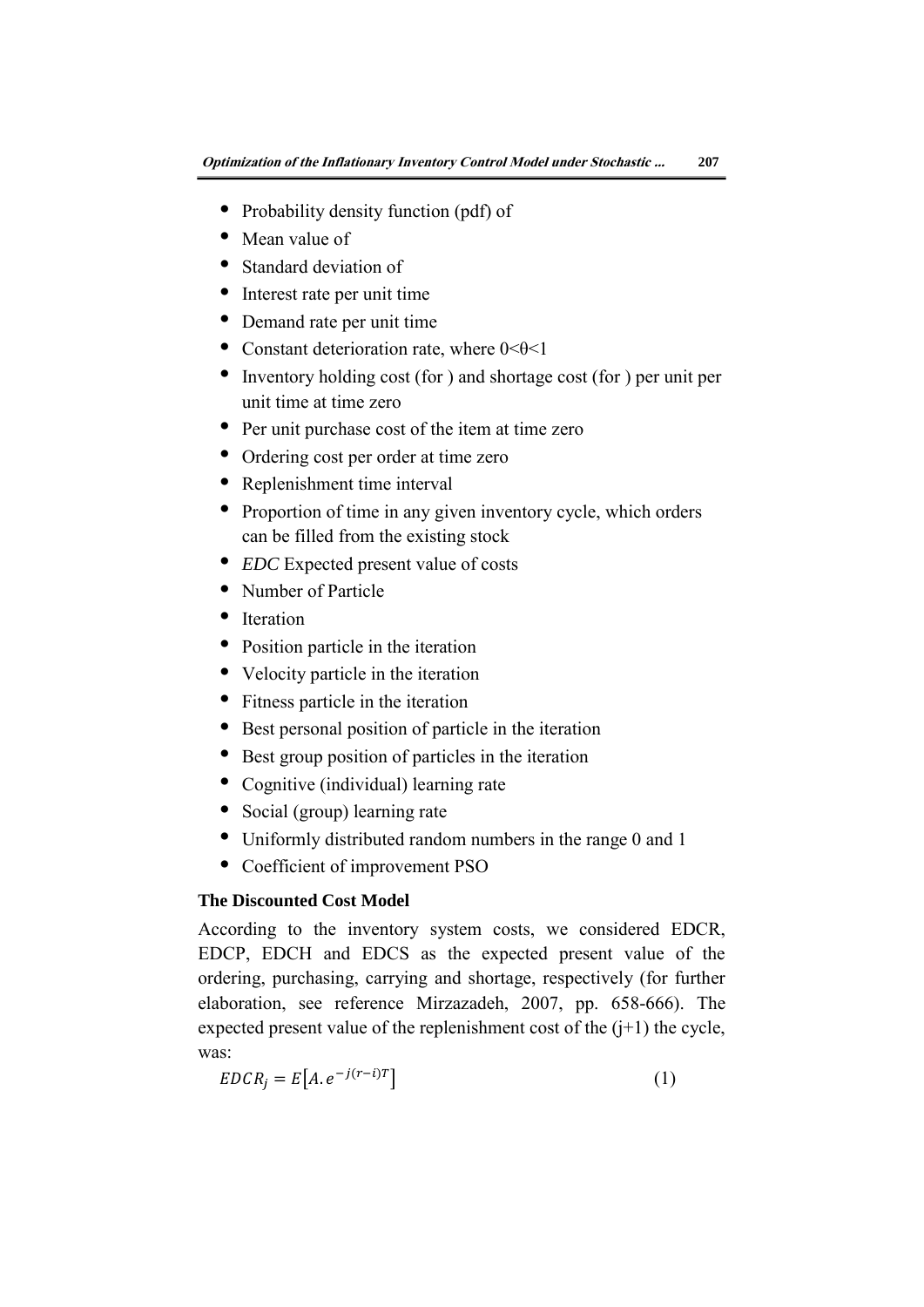Therefore, the expected present value of the total replenishment cost was given by:

$$
EDCR = E[A. \sum_{j=0}^{\infty} e^{-j(r-i)T}] = A.E\left[\frac{1}{1 - e^{-(r-i)T}}\right]
$$
 (2)

We also assumed that the expected present value of the purchase cost for the first cycle was:

$$
EDCP_1 = cE[D(e^{\theta kT} - 1)/\theta + DT(1-k).e^{-(r-i)T}]
$$
\n(3)

Similarly for EDCR, the expected present value of the total purchase cost was:

$$
EDCP = cE\left[\left(D\left(e^{\theta kT} - 1\right)/\theta + DT\left(1-k\right).e^{-\left(r-i\right)T}\right)\sum_{j=0}^{\infty}e^{-j\left(r-i\right)T}\right] \tag{4}
$$

After simplifying, we had:

$$
EDCP = \frac{cD}{\theta} \left( e^{\theta kT} - 1 \right) E \left[ \frac{1}{1 - e^{-(r-1)T}} \right] + cDT(1-k) \left( E \left[ \frac{1}{1 - e^{-(r-1)T}} \right] - 1 \right) \tag{5}
$$

The expected present value of the holding cost of the first cycle was:

$$
EDCH_1 = E\left[c_1 \int_0^{kT} I_1(t_1)e^{-(r-i)t_1}dt_1\right] = E\left[\frac{c_1D[\theta(e^{-(r-i)kT}-1)+(r-i)(e^{\theta kT}-1)]}{\theta(r-i)(r-i+\theta)}\right] \tag{6}
$$

Hence, the expected present value for the total holding cost was:

$$
EDCH = E[\sum_{j=0}^{\infty} EDCH_1 e^{-j(r-i)T}] = E\left[\frac{c_1 D[\theta(e^{-(r-i)kT}-1) + (r-i)(e^{\theta kT}-1)]}{\theta(r-i)(r-i+\theta)(1-e^{-(r-i)T})}\right]
$$
(7)

The expected present value of the shortages cost of the first cycle was:

$$
EDCS_1 = E\left[ -c_2 \int_0^{(1-k)T} I_2(t_2) e^{-(r-i)t_2} dt_2 e^{-(r-i)kT} \right] = E\left[ \frac{c_2 D[(T(r-kr-i+ki)+1)e^{-(r-i)T}-e^{-(r-i)kT}]}{(r-i)^2} \right] (8)
$$

Thus, the expected present value for the total shortages cost was:

$$
EDCS_1 = E\left[\sum_{j=0}^{\infty} EDCS_1 e^{-j(r-i)T}\right] = E\left[\frac{-c_2 D\left[(T(r-kr-i+ki)+1)e^{-(r-i)T}-e^{-(r-i)kT}\right]}{(r-i)^2(1-e^{-(r-i)T})}\right] \tag{9}
$$

Consequently, the total expected discounted cost of the system was given by:

$$
EDS(k,T) = EDCR(k,T) + EDCP(k,T) + EDCH(k,T) + EDCS(k,T)
$$
 (10)  
EDC (k,T) is a multidimensional unconstrained optimization model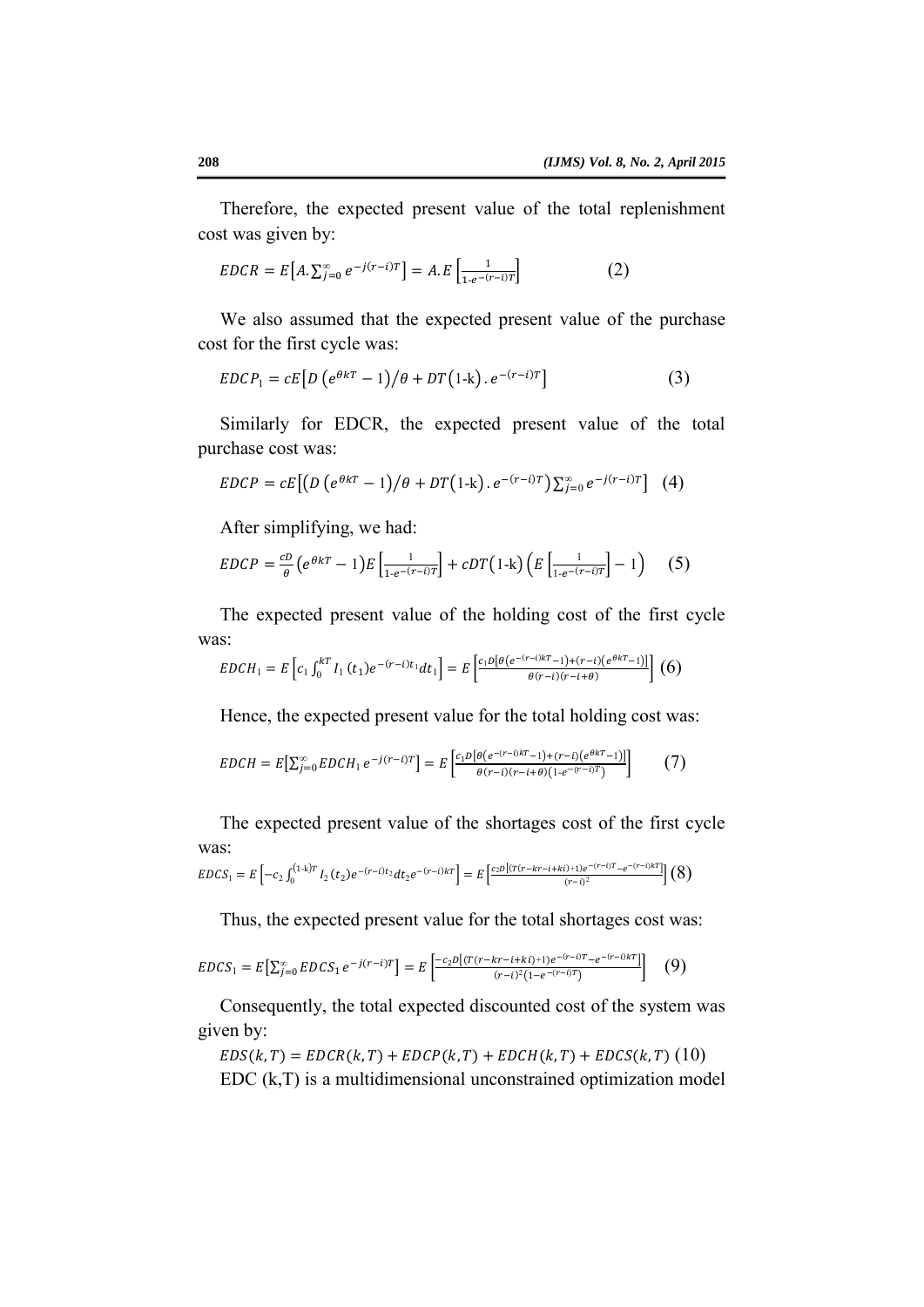and we tried to optimize decision parameters k, T for obtaining an optimum ordering policy.

#### **Particle Swarm Optimization**

Particle swarm optimization (or PSO) is an evolutionary computational method. It is based on swarm intelligence and the

 ehavior of a colony or swarm of insects such as ants or bees, a flock of birds or a school of fish (Rao, 2009, p. 725). This algorithm is based on the adaptive culture model and particle swarm which was first proposed by Kennedy and Eberhart in 1995. Kennedy theorized that the process of cultural adaptation comprises a high-level component. This is seen in the formation of patterns across individuals, the ability to solve problems, a low-level component, as well as the actual – and probably universal- behaviours of individuals. These can be summarized in terms of three principles (Kennedy *et al*., 2001, p.287):

- 1. Evaluate
- 2. Compare
- 3. Imitate

According to these principles, training and learning do not occur unless these principles take place in society. Hence, Kennedy and Eberhart prepared a mathematical model of this algorithm which was developed based on the following model:

- When one bird locates a target or food (or maximum of the objective function), it instantaneously transmits the information to all other birds.
- All other birds gravitate to the target or food (or maximum of the objective function) but not directly.
- There is a component of each bird's own independent thinking, as well as its past memory (S. Rao, 2009, p.725; Kennedy, Eberhard & Shi, 2001, p.287).

#### **a) The Algorithm**

The following steps explain the method (S. Rao, 2009, p. 726):

- Assume the particle size N (number of particles).
- Generate an initial population of X in the range  $X^{(l)}$  and  $X^{(u)}$ randomly as  $X_1, X_2, \ldots, X_N$ . (assume that i) and evaluate the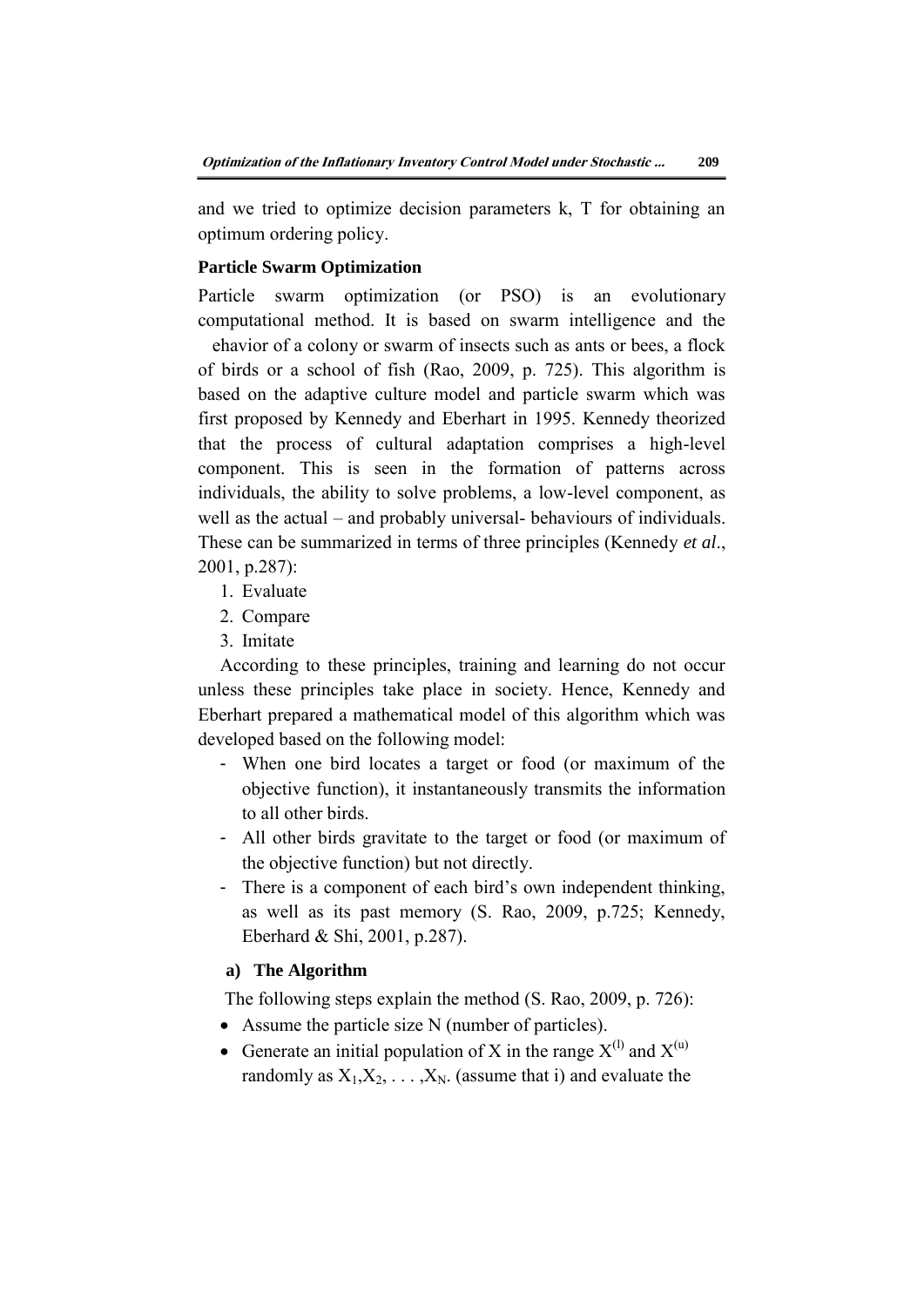function.

• Find the velocities of particles. All particles will move to an optimal point at a certain velocity. The velocity is zero.

$$
V_j^{(i)} = V_j^{(i-1)} + C_1 r_1 \left[ P_{best,j} - X_j^{(i-1)} \right] + C_2 r_2 \left[ G_{best} - X_j^{(i-1)} \right] \tag{11}
$$

where  $C_1$  and  $C_2$  are the cognitive (individual) and social (group) learning rates, respectively, and  $r_1$  and  $r_2$  are uniformly distributed random numbers in the range 0 to 1. The parameters  $C_1$  and  $C_2$  denote the relative importance of the memory (position) of the particle itself to the memory (position) of the swarm. The values of  $C_1$  and  $C_2$  are usually assumed to be 1 so that  $C_1r_1$  and  $C_2r_2$  ensure that the particles would overfly the target about half the time. Furthermore,  $P_{best,i}$  and G<sub>best</sub> are the highest values of the objective functions for particle j and the highest values of the objective function  $f[X_j^{(i)}]$  encountered in all previous iterations by any of the N particles, respectively (Rao, 2009, p.726).

• Find the position or coordinate of  $j<sup>th</sup>$  particles in  $i<sup>th</sup>$  iteration as:

$$
X_j^{(i)} = X_j^{(i-1)} + V_j^{(i)} \quad j = 1, 2, N, N \tag{12}
$$

where a time step of unity is assumed in the velocity term in Equation (12). Evaluate the objective function values corresponding to the particles as  $f[X_1^{(i)}], f[X_2^{(i)}], ..., f[X_N^{(i)}].$ 

• Check the convergence of the algorithm if the algorithm has converged. Otherwise, stop updating iterations from to and start from Step 3.

#### **b) Improvement PSO**

Usually, the particle velocities build up too fast and the maximum of the objective function is skipped. Hence, an inertia term is added to reduce the velocity. The value of this is generally assumed to vary linearly from 0.9 to 0.4 as the iterative process progresses. The velocity of the particle, with the inertia term, is assumed as (Rao, 2009).

$$
V_j^{(i)} = \theta V_j^{(i-1)} + C_1 r_1 \left[ P_{best,j} - X_j^{(i-1)} \right] + C_2 r_2 \left[ G_{best} - X_j^{(i-1)} \right] \tag{13}
$$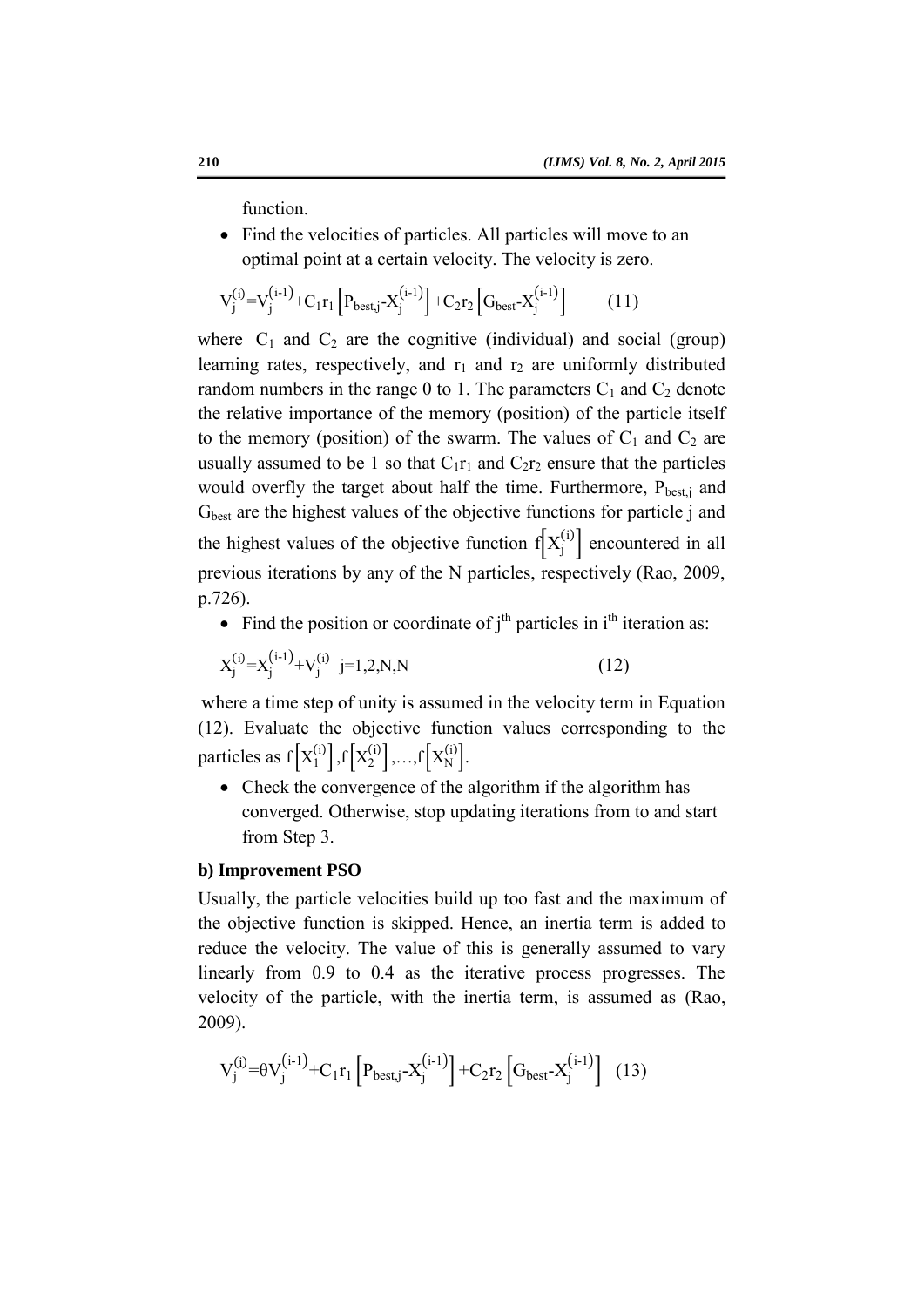The inertia weight θ was originally introduced by Shi and Eberhart in 1999. It compares to the original PSO algorithm in Equation (11). (Shi & Eberhart, 1998).

#### **Simpson's Rules**

In the numerical analysis, one method for numerical integration is Simpson's rule or Simpson's method. It divides the interval into smaller intervals, placing them in the integral formula. The smaller integrals are combined into a single unit to obtain the value of the function.

#### **a) Composite Simpson's Rule**

If the interval of integration is "small", then Simpson's rule will provide an adequate approximation of the exact integral. By small, what we really mean is that the function being integrated is relatively smooth over the interval. A smooth quadratic interpolate, like the one used in Simpson's rule, will give good results.

However, it is often the case that the function we are trying to integrate is not smooth over the interval. Typically, this means that either the function is highly oscillatory or it lacks derivatives at certain points. In such cases, Simpson's rule may give very poor results. One common way to handle this problem is to break the interval up into a number of small subintervals. Simpson's rule is then applied to each subinterval, with the results being summed to produce an approximation for the integral over the entire interval. This sort of approach is termed the composite Simpson's rule and is denoted by the following (Jeffrey & Dai, 1995, p.364; Wikipedia, 2012; Chapra, 2005, p.475):

$$
\int_{a}^{b} f(x) dx = \frac{h}{3} \left[ f(a) + f(b) 22 \sum_{k=1}^{(n/2)-1} f(x_{2k}) 44 \sum_{k=1}^{n/2} f(x_{2k-1}) \right] + R_n \tag{14}
$$

where n is an even integer number,  $h = (b-a)/n$ ,  $x_k=a+h$  fo r =0, 1, 2, ..., n, the error committed by the composite Simpson's rule is bounded (in absolute value) by:

$$
R_n - \frac{(b-a)h^4}{180}f^{(4)}(\xi) - \frac{nh^5}{180}f^{(4)}(\xi).
$$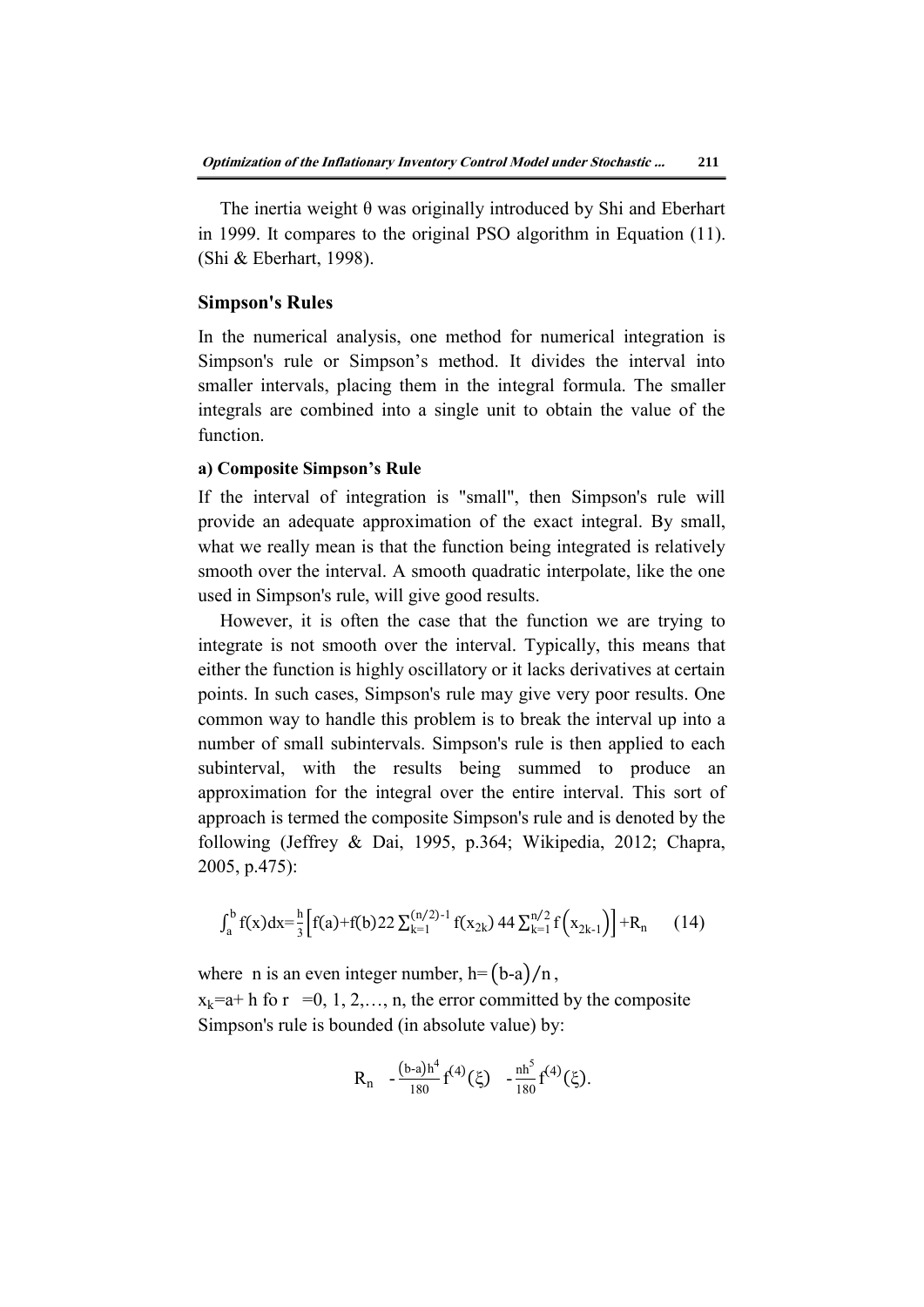#### **The Numerical Example**

In this section, we provide two methods to solve this problem. The first is the classic numerical optimization method and the second is the composite Simpson'sξrulesξ– PSO method. The first method only contains composite Simpson's rules and differential which you can see in the reference (Mirzazadeh, 2007). However, in the second method, we first use Simpson's method and afterwards, obtain two parameters that we want to be optimized. Following this, we use PSO to optimize the two parameters K and T. The values of the model parameters for the former method are as follows:

D=1000 units/year, A= $$60/order$ , c= $$1/unit$ , c<sub>1</sub>= $$0.2/unit$  year,  $c_2 = $0.6/$  unit/ year, r= \$0.2/\$/ year and  $\theta = 0.25$ .

The inflation rate has the normal distribution function. The discount cost model that we showed with EDC (k,T) was an objective of this model. It was a multidimensional unconstrained optimization model. Hence, there were many optimization methods to solve the model. However, it is important to note that the points of this model have many parameters, with normal probability density function (pdf). Thus, derivative and integral makes an objective function more complex. For this reason, we faced constraints in choosing a solving method. We first tried a simple PSO to solve this model. After running the algorithm, we observed that the generated particles could not find a way to optimize point. This was because of complex integrals in the objective function and a lack of answer. Consequently, we combined PSO with Simpson approximation until the simplification function found the minimum of discount cost model. At first, we changed the function into Simpson's rules and obtained a function with two unknown decisions parameters, k and T. We then ran PSO. After doing this, the particles found their way to optimum point. For more details, see the following flow chart.

After running this application in  $C \#$  we realized that the results of the Simpson method with  $N = 4$  equaled the optimal values obtained in previous research (for further elaboration, see Mirzazadeh, 2007, pp.658-555). Thus, we changed the value of the N parameter in the Simpson's method. We observed that the function was reduced. This reduction continued until the value did not equal zero. This was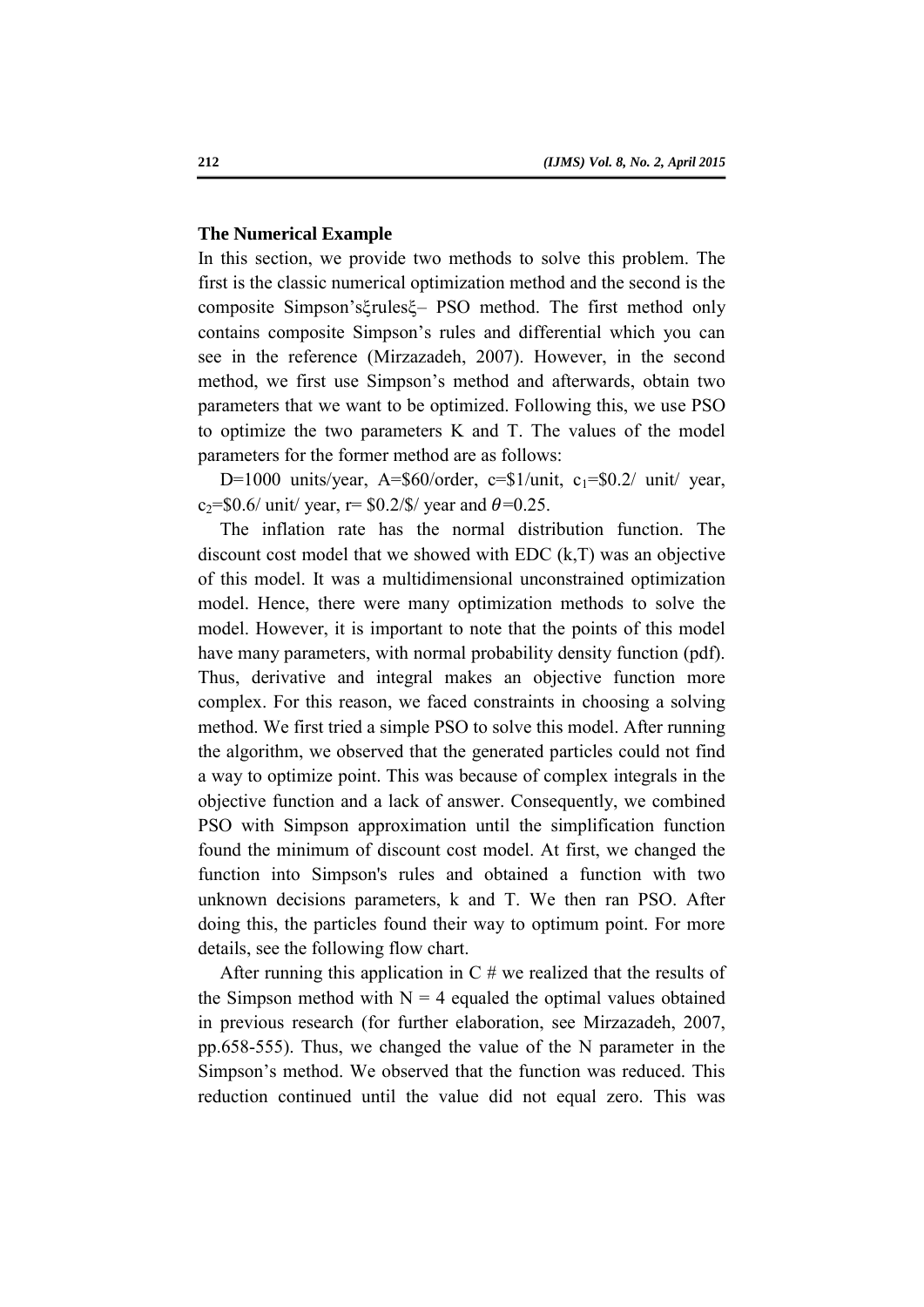because in point of r the objectives function moved to infinity. Hence, in point of near  $r = i$  the value of the objective function was very high and in other points, we observed the lower value of it. We initialized N, trying to obtain the best N for a good local minimum. Here, we investigated the values of in Simpson's rules from to 160. After obtaining a desired N value through the Simpson method, we investigated the convergence parameters of the PSO. For further elaboration, see Figure 3.



**Fig. 2. Simpson's rules – particle swarm optimization**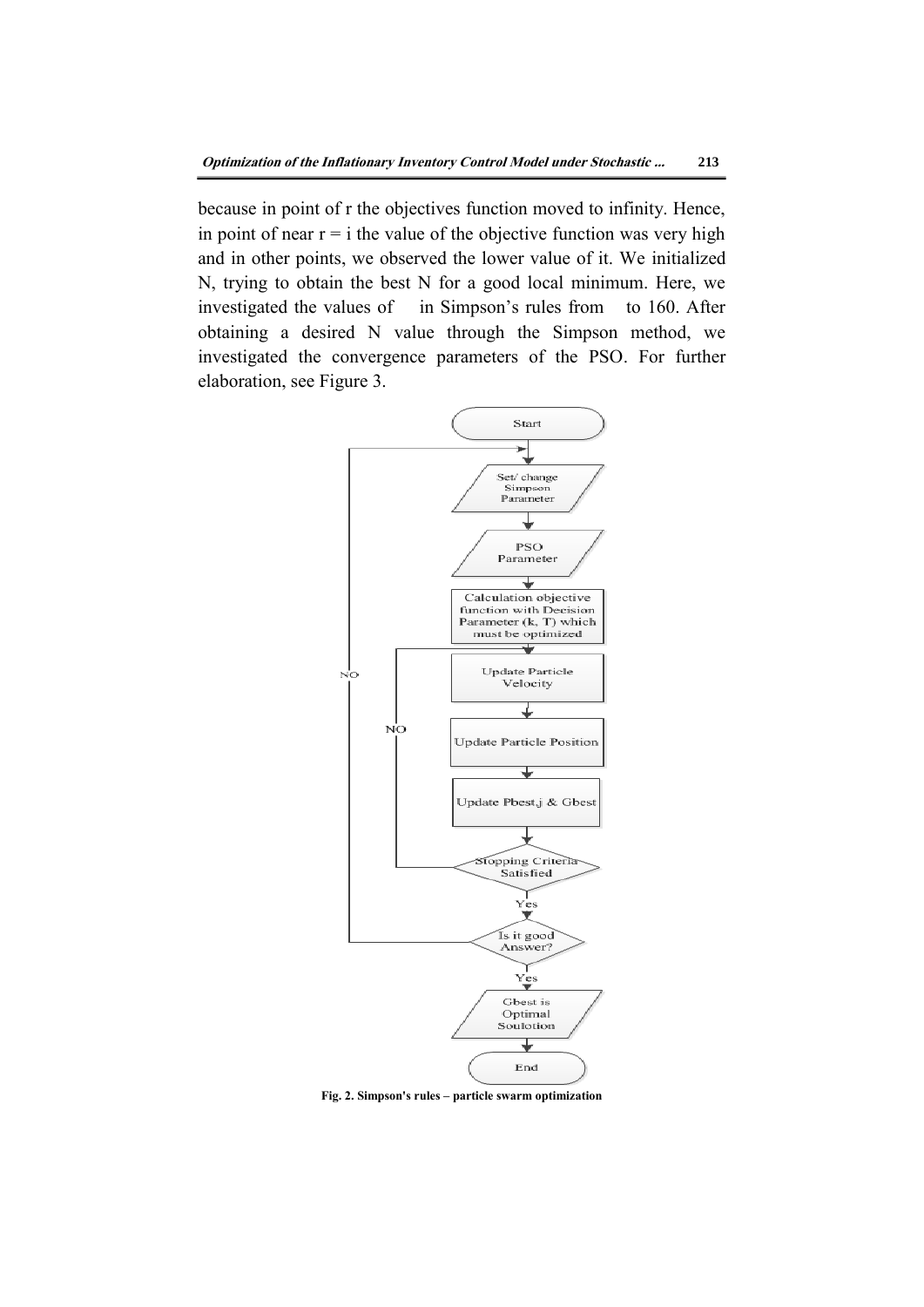

**Fig. 3. Graphical representation of function EDC (k, T) with combination of Simpson and PSO for different N in Simpson's rules**

The parameters of the algorithm were as follows:  $N=30$ ,  $i=100$  C<sub>1</sub>, C<sub>2</sub>=1 and r<sub>1</sub>, r<sub>2</sub>= random value in each iteration. The value of  $\theta$  is usually assumed to vary linearly from 0.9 to 0.4 as the iterative process progresses. Following the algorithm parameters, we used  $\theta$  = 0.4 to reduce our velocity of particles to guarantee PSO convergence. The k and T values of the decision variables and fitness value of the function are shown in the following diagram:



**Fig. 4. Graphical representation convergence k parameter for Simpson N=52**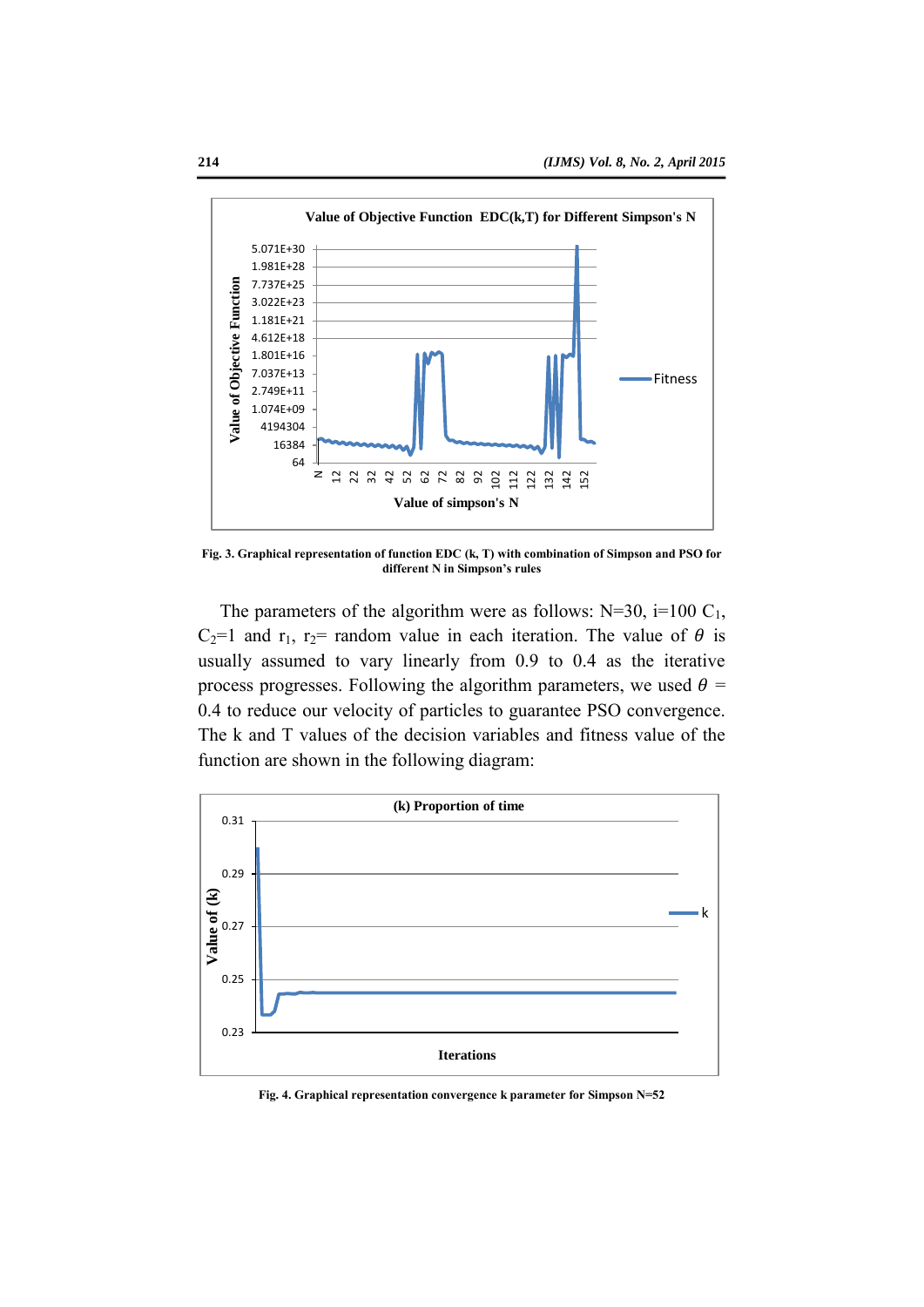

**Fig. 5. Graphical representation convergence T parameter for Simpson N=52** 



**Fig. 6. Graphical representation convergence of function for Simpson N=52** 



**Fig. 7. Graphical representation of EDC (k, T) for 0≤T≤3**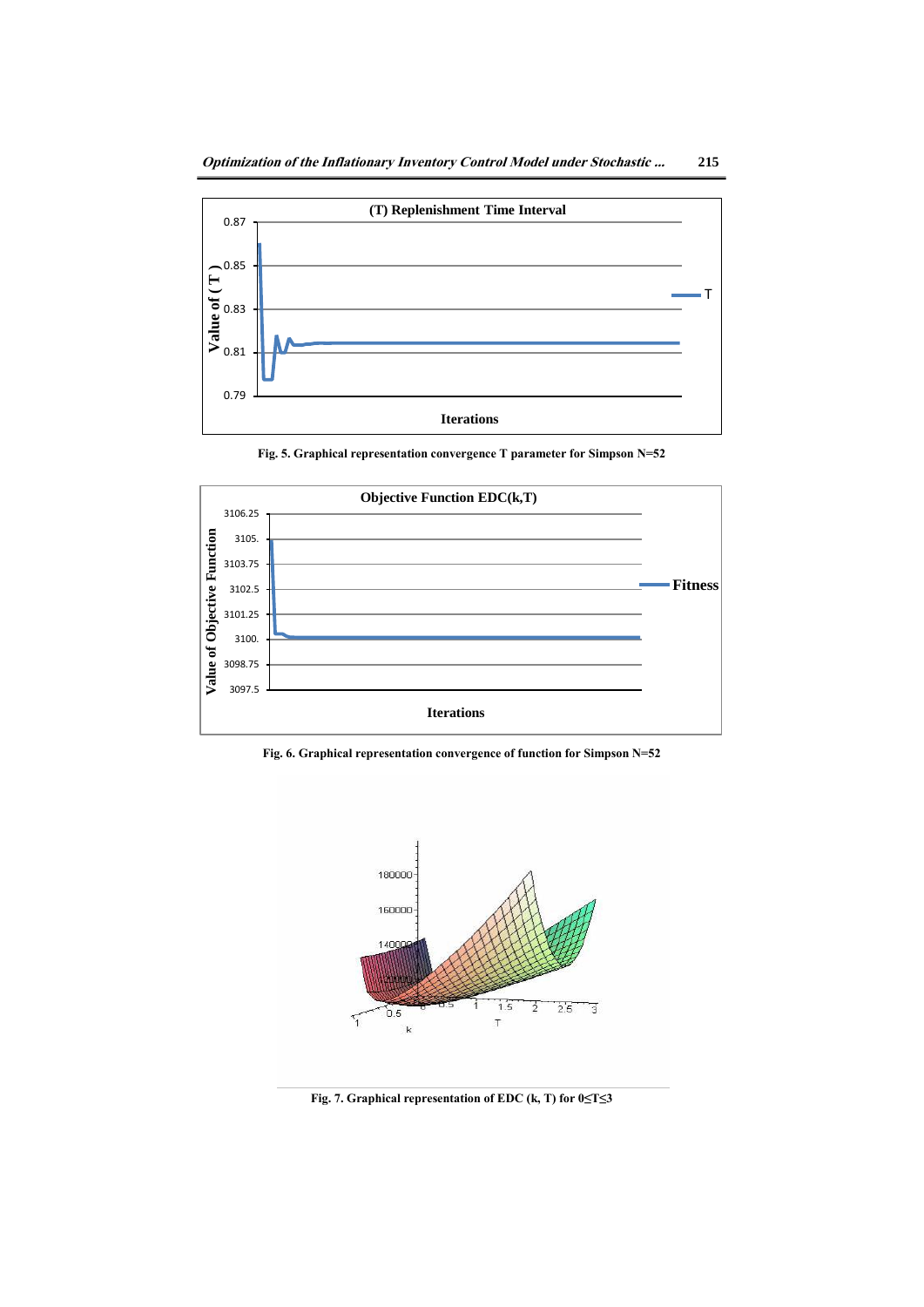The computational time of the algorithm was 100 milliseconds. The following table compares the results of this paper and those of previous studies.

| Table 1 Optimal solution EDC (k, T) |           |                   |                |                |              |  |  |  |  |
|-------------------------------------|-----------|-------------------|----------------|----------------|--------------|--|--|--|--|
| Method                              | N Simpson | <b>Time</b>       | $\mathbf{k}^*$ | $\textbf{T}^*$ | $EDC(k,T)^*$ |  |  |  |  |
| Classical Method                    | 4         | 4.46s             | 0.47843        | 0.67           | 98160.71     |  |  |  |  |
| Particle Swarm<br>Optimization      | 52        | 100 <sub>ms</sub> | 0.24500195     | 0.814401455    | 3100.112845  |  |  |  |  |

It is important to note that previous studies used Maple software, Simpson's rule and classical mathematical methods. In this paper, we used C# programming, PSO and a composite of Simpson's rule. However, in Maple, we first used Simpsons method. After obtaining two unknown parameters, we used differential to optimize k and T. Hence, due to the complex objective function, Maple did not seem to be a good program to complete this computation. In our method, we reduced the steps of calculation. Moreover, in equation condition, we obtained better optimized parameters. We prepared a parameter tuning on algorithm for more precision and checking computation time of the objective function for different PSO parameters. This is shown in Table 2.

| N  | C <sub>1</sub> | C <sub>2</sub> | e   | <b>Iteration</b> | EDC(k, T) | Time(Milliseconds) |
|----|----------------|----------------|-----|------------------|-----------|--------------------|
| 20 | 0.8            | 0.8            | 0.9 | 100              | 3100.1128 | 76                 |
| 25 | 0.85           | 0.85           | 0.8 | 150              | 3100.1128 | 132                |
| 30 | 09             | 09             | 0.7 | 200              | 3100.1128 | 202                |
| 35 |                | 1              | 0.6 | 250              | 3100.1128 | 292                |
| 45 | 1.4962         | 1.4962 0.7968  |     | 300              | 3100.1128 | 448                |

**Table 2. PSO parameter tuning of function for Simpson N=52**

#### **Conclusion**

In this paper, we combined PSO and composite Simpson's rule for the optimization of a complex inventory model. The combination method helped the algorithm find a way to obtain decision parameter in models with complex integrals in PSO. In such models, particles cannot find the best way to reach an optimum point but the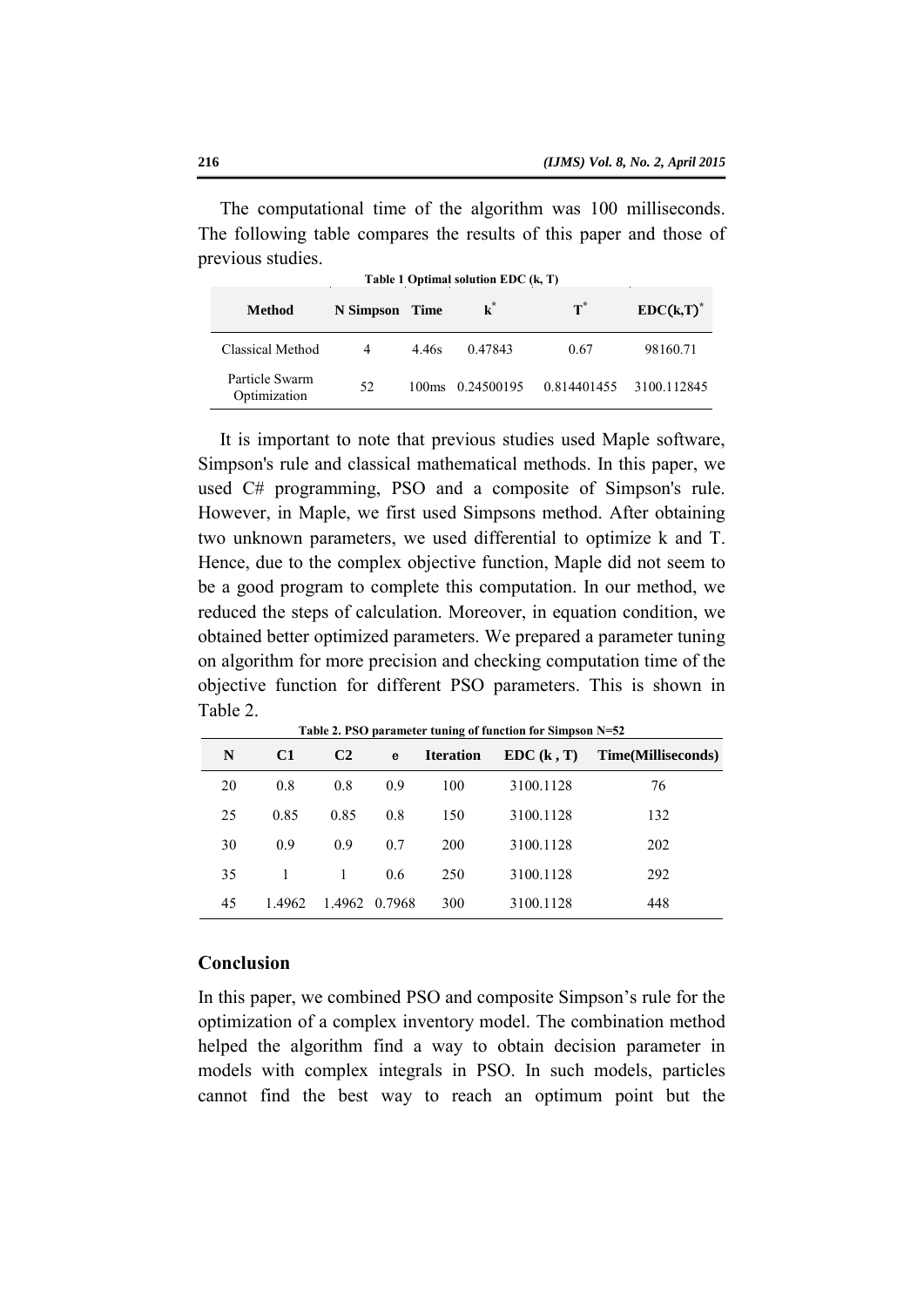combination method can improve it. Using classical methods yields the same results as using a combination method. Thus, we checked the time taken in each, as well as the number of steps. Our results showed that the combination method takes fewer steps and is faster than the old method. Given these findings, it seems clear that a combination method can help to optimize complex methods with mentioned specifications. Furthermore, it can reduce the number of steps and computation time of these models and help to find a better way to solve more complex inventory model with lower computation time in sensitivity analyses. Future research: 1. combine other algorithms with composite Simpson's rule, 2. combine other numerical method with Particle Swarm Optimization, 3. check the use of combined method for other complex formulae in the real world and other complex inventory control models.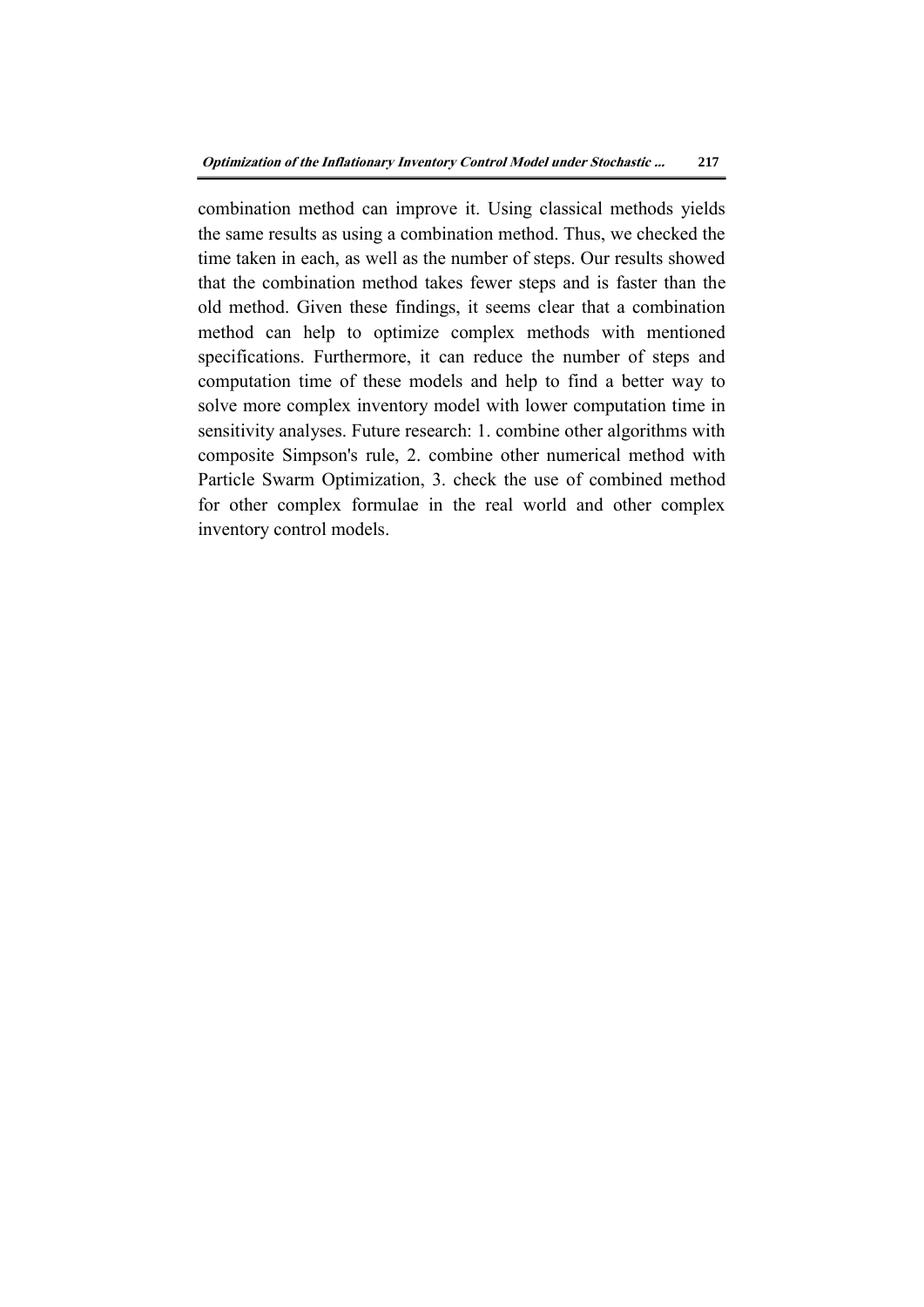#### **References**

- Kennedy, J. & Eberhart, R. (1995). *Particle swarm optimization* (Vol. 4). Piscataway, NJ: IEEE Press.
- Parsopoulos, K.; Skouri, K., & Vrahatis, M. (2008). *Particle Swarm Optimization for Tackling Continuous Review Inventory Models*. M. Giacobini et al. (Eds.): EvoWorkshops, 103–112.
- A.Lubik, T. & Teo, W. (2012). "Inventories, inflation dynamics and the New Keynesian". *European Economic Review*. 56(3), 327–346.
- Blum, C., & Merkle, D. (2011). *Swarm Intelligence: Introduction and Applications*. Springer-Verlag.
- Buzacott, J. (1975). "Economic Order Quantities with Inflation". *Journal of the Operational Research Society,* (26), 553-558.
- Chapra, S. (2005). *Applied Numerical Methods W/MATLAB: For Engineers & Scientists* (3rd ed., Vol. 1). New York, USA: McGraw-Hill Companies, Incorporated.
- Chung, K. (3003). "An Algorithm for an Inventory Model with Inventory-Level-Dependent Demand Rate". *Computers and Operations Research*(30), 1311-1317.
- Datta, T., & Pal, A. (1991). "Effects of Inflation and Time-Value of Money on an Inventory Model with Linear Time-Dependent Demand Rate and Shortages"*. Journal of operational Research*, (52), 326-333.
- Domoto, E.; Okuhara, K.; Ueno, N. & Ishii, H. (2007). "Target Inventory Strategy in Multistage Supply Chain by Particle Swarm Optimization". *Asia Pacific Management Review,* 12(2), 117-122.
- Fatih Taşgetiren, M. & Liang, Y.C. (2003). "A Binary Particle Swarm Optimization Algorithm for Lot Sizing Problem". *Journal of Economic and Social Research*, 5(2), 1-20.
- Hariga, M., & Ben-Daya, M. (1996). "Optimal Time Varying Lot-Sizing Models under Inflationary Conditions". *European Journal of operational Research,* (89), 313-325.
- Horowitz, I. (2000). "EOQ and Inflation Uncertainty", *International Journal of Production Economics,* (65), 217-224.
- Hsu, C.H.; Tsou, C.S. & Yu, F.J. (2009). "Multicriteria Tradeoffs In Inventory Control Using Memetic Particle Swarm Optimization". *International Journal of Innovative Computing, Information and Control,* 5(11), 3755–3768.
- Jeffrey, A. & Dai, H. H. (1995). *Handbook of Mathematical Formulas and Integrals* (4 ed., Vol. 1). (L. S. Yuhasz, Ed.) San Diego, California, USA: Academic Press.
- Kennedy, J.; Eberhart, R. & Shi, Y. (2001). *Swarm Intelligence* (Vol. 1). San Francisco, CA, USA: Morgan Kaufmann.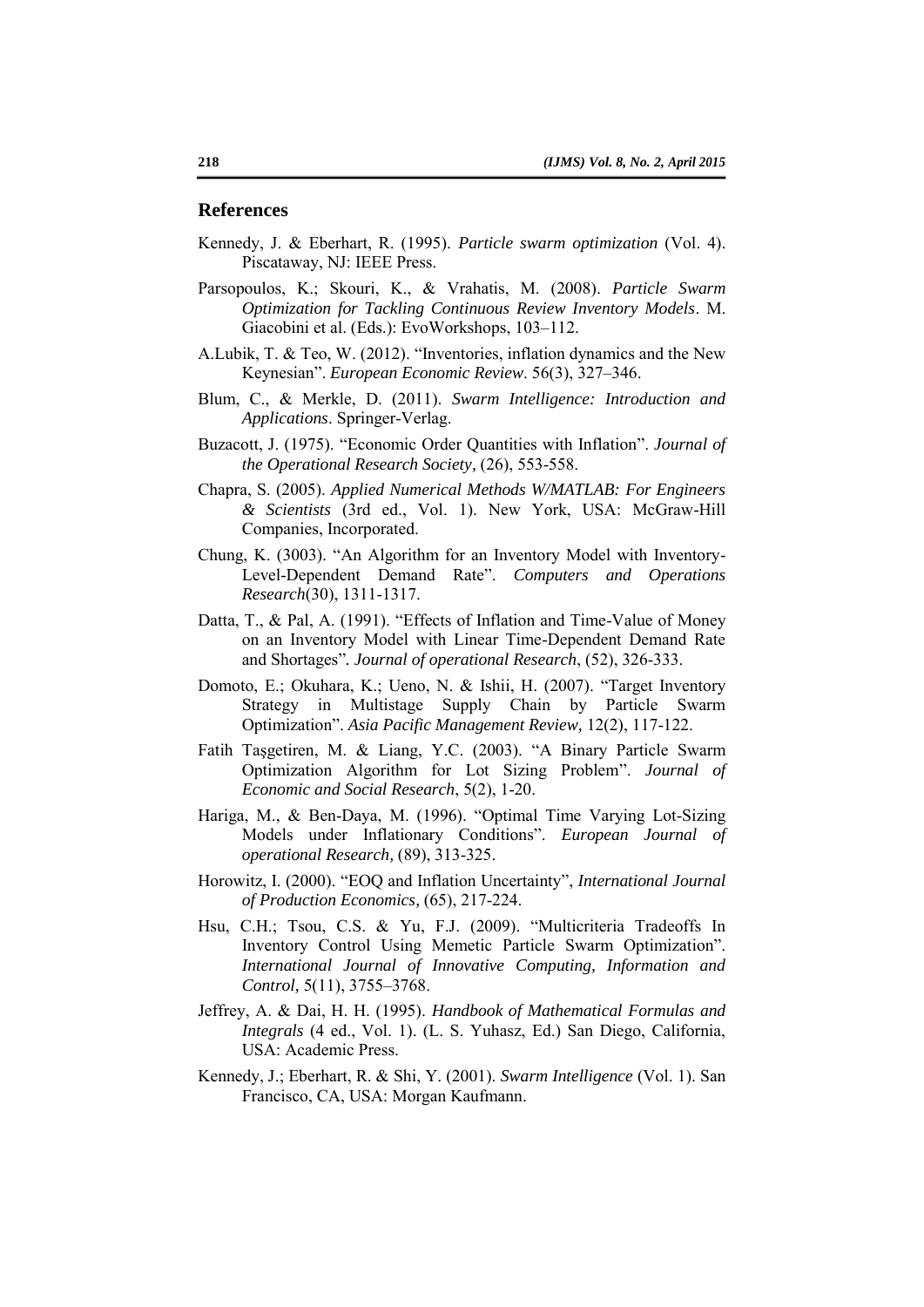- Li, R.; Lan, H. & Mawhinney, J. (2010). "A Review on Deteriorating Inventory Study". *J. Service Science & Management*, 3, 117-129.
- Mirzazadeh, A. (2007). *Effects of Uncertain Inflationary Conditions on Inventory Models Using the Average Annual Cost and the Discounted Cost.* Bangkok: AIMS.
- Mirzazadeh, A. & Sarfaraz, A. (1997). *Constrained Multiple Items Optimal Order Policy under Stochastic Inflationary Conditions*. USA, San Diego.
- Misra, R. (1979). "A Note on Optimal Inventory Management under Inflation". *Naval Research Logistics Quarterly,* (26), 161-165.
- NEETU, & Tomer, A. (2012). *A Deteriorating Inventory Model Under Variable Inflation When Supplier Credits Linked to Order Quantity.* Procedia Engineering.
- Orand, S.; Mirzazadeh, A. & Ahmadzadeh, F. (2012). *Application of Particle Swarm Optimization Approach in the Inflationary Inventory Model under Stochastic Conditions*. Lulea.
- Rao, S. (2009). "Engineering optimization: Theory and practice". *In Engineering optimization: Theory and practice* (Vol. 1, pp. 708-714). Hoboken, New Jersey, USA: John Wiley and Sons.
- Sarker, B. & Pan, H. (1994). "Effects of Inflation and the Time Value of Money on Order Quantity and Allowable Shortage". *International Journal of Production Economics*, (34), 65-72.
- Sedighizadeh, D. & Masehian, E. (2009). "Particle swarm optimization methods, taxonomy and applications". *International Journal of Computer Theory and Engineering (IJCTE),* 1(5), 486-502.
- Shi, Y. & Eberhart, R.C. (1998). *Parameter Selection in Particle Swarm Optimization. Berlin: Springer-Verlag.*
- Sue-Ann, G.; Ponnambalam, S. & Jawahar, N. (2012, October). "Evolutionary algorithms for optimal operating parameters of vendor managed inventory systems in a two-echelon supply chain". *Advances in Engineering Software,* 52, 47–54.
- Tsai, C.Y. & Yeh, S.W. (2008). "A multiple objective particle swarm optimization approach for inventory classification". *International Journal of Production Economics*, 656–666.
- Varga, T.; Király, A. & Abonyi, J. (2013). "Improvement of PSO Algorithm by Memory-Based Gradient Search—Application in Inventory Management". *Swarm Intelligence and Bio-inspired Computation Theory and Applications*. 403–422.
- Vrat, P. & Padmanabhan, G. (1990). "An Inventory Model under Inflation for Stock Dependent Consumption Rate Items". *Engineering Costs and Production Economics,* (19), 379-383.